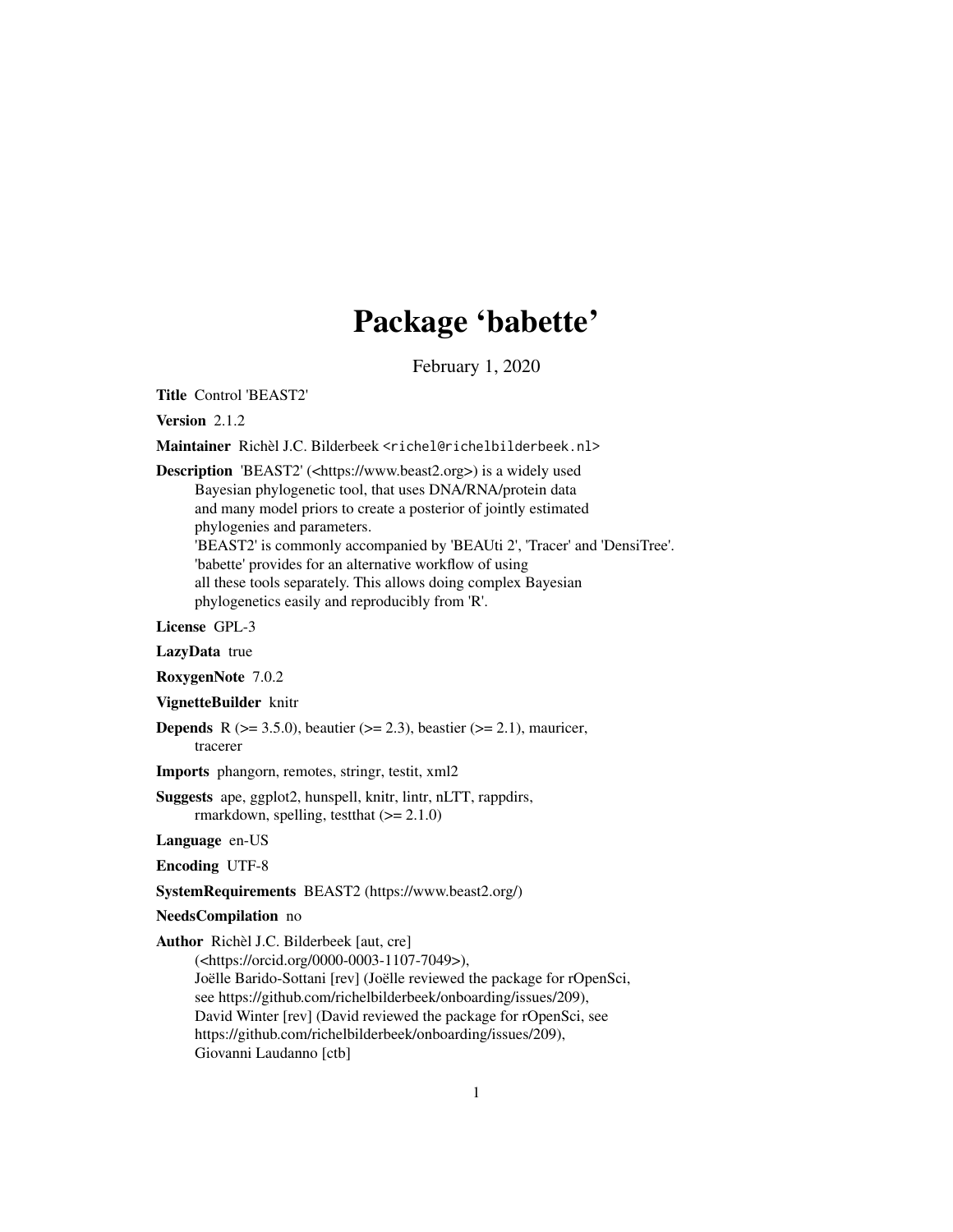<span id="page-1-0"></span>Repository CRAN

Date/Publication 2020-02-01 20:00:02 UTC

# R topics documented:

|       | $bb\_delete\_temp\_files \ldots \ldots \ldots \ldots \ldots \ldots \ldots \ldots \ldots \ldots \ldots$                              | $\overline{4}$ |
|-------|-------------------------------------------------------------------------------------------------------------------------------------|----------------|
|       |                                                                                                                                     |                |
|       |                                                                                                                                     |                |
|       |                                                                                                                                     |                |
|       |                                                                                                                                     |                |
|       | $create_test_bbt_run\_output \dots \dots \dots \dots \dots \dots \dots \dots \dots \dots \dots \dots \dots \dots \dots \dots \dots$ |                |
|       |                                                                                                                                     |                |
|       |                                                                                                                                     |                |
|       | $get\_alignment\_ids\_from\_xml \dots \dots \dots \dots \dots \dots \dots \dots \dots \dots \dots \dots \dots \dots \dots \dots$    |                |
|       |                                                                                                                                     |                |
|       |                                                                                                                                     |                |
|       |                                                                                                                                     |                |
|       |                                                                                                                                     |                |
|       |                                                                                                                                     |                |
|       |                                                                                                                                     |                |
|       |                                                                                                                                     |                |
| Index |                                                                                                                                     |                |

<span id="page-1-1"></span>babette *babette: A package for Bayesian phylogenetics.*

# Description

'babette' provides for an alternative workflow of using the popular phylogenetics tool 'BEAST2', including it peripheral tools. From an alignment and inference model, a posterior of jointly estimated phylogenies and parameter estimates is generated.

# See Also

Use [bbt\\_self\\_test](#page-8-1) to do verify [babette](#page-1-1) is installed correctly.

These are packages associated with 'babette':

- ['beautier'](#page-0-0) creates 'BEAST2' input files.
- ['beastier'](#page-0-0) runs 'BEAST2'.
- ['mauricer'](#page-0-0) does 'BEAST2' package management.
- ['tracerer'](#page-0-0) parses 'BEAST2' output files.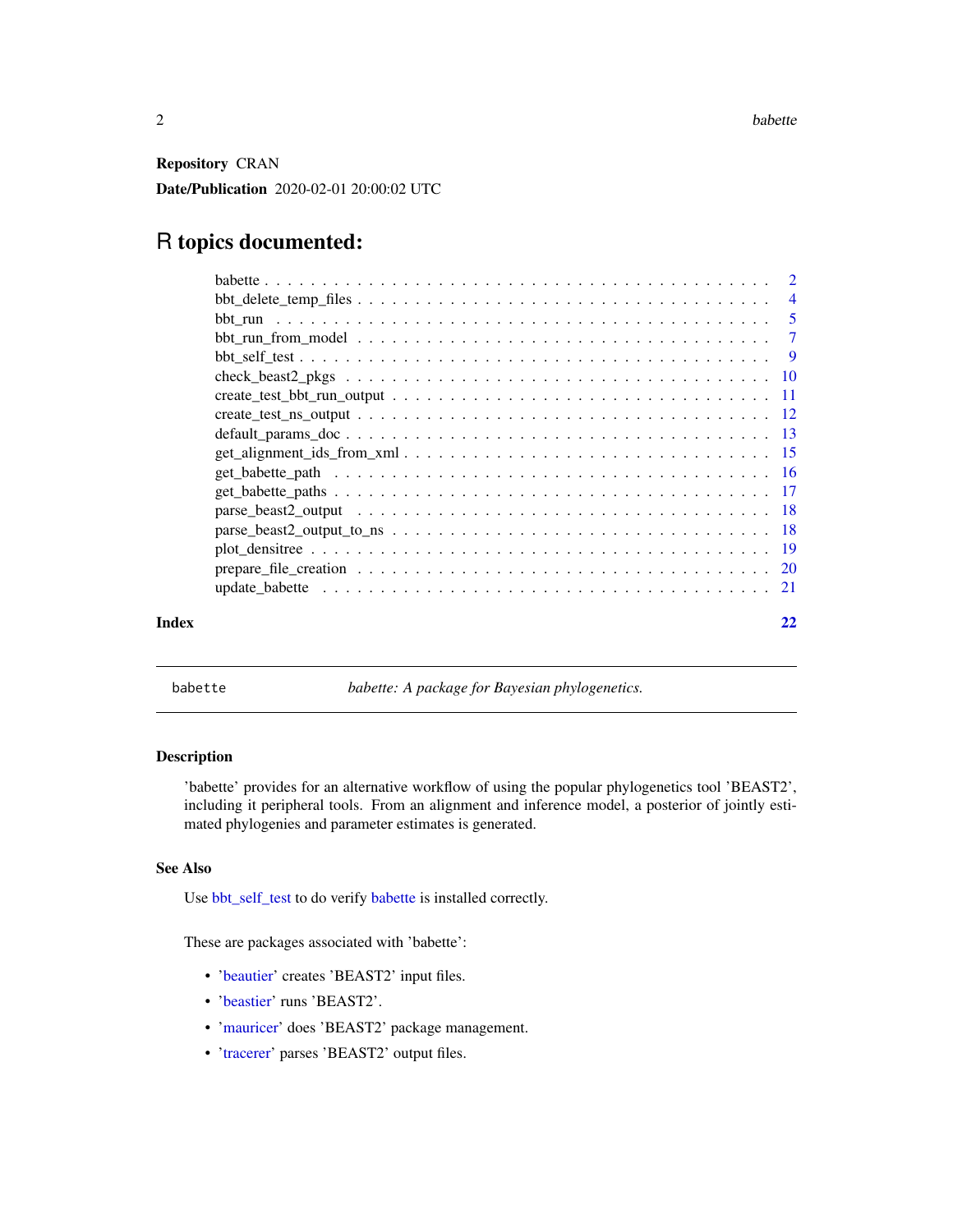#### babette 3

# Examples

```
library(testthat)
if (is_beast2_installed()) {
  inference_model <- create_test_inference_model()
 beast2_options <- create_beast2_options()
 out <- bbt_run_from_model(
    fasta_filename = get_babette_path("anthus_aco.fas"),
    inference_model = inference_model,
   beast2_options = beast2_options
 \lambdaexpect_true("estimates" %in% names(out))
 expect_true("anthus_aco_trees" %in% names(out))
 expect_true("operators" %in% names(out))
 expect_true("output" %in% names(out))
 expect_true(is_phylo(out$anthus_aco_trees[[1]]))
 #' The number of expected trees. The tree at state zero is also logged
 n_trees_expected <- 1 + (inference_model$mcmc$chain_length /
    inference_model$mcmc$treelog$log_every
 )
 expect_equal(length(out$anthus_aco_trees), n_trees_expected)
 expect_true("Sample" %in% names(out$estimates))
 expect_true("posterior" %in% names(out$estimates))
 expect_true("likelihood" %in% names(out$estimates))
 expect_true("prior" %in% names(out$estimates))
 expect_true("treeLikelihood" %in% names(out$estimates))
 expect_true("TreeHeight" %in% names(out$estimates))
  expect_true("YuleModel" %in% names(out$estimates))
 expect_true("birthRate" %in% names(out$estimates))
 expect_true("operator" %in% names(out$operators))
 expect_true("p" %in% names(out$operators))
 expect_true("accept" %in% names(out$operators))
 expect_true("reject" %in% names(out$operators))
 expect_true("acceptFC" %in% names(out$operators))
 expect_true("rejectFC" %in% names(out$operators))
 expect_true("rejectIv" %in% names(out$operators))
 expect_true("rejectOp" %in% names(out$operators))
 # Clean up temporary files created by babette
 bbt_delete_temp_files(
    inference_model = inference_model,
   beast2_options = beast2_options
 )
}
```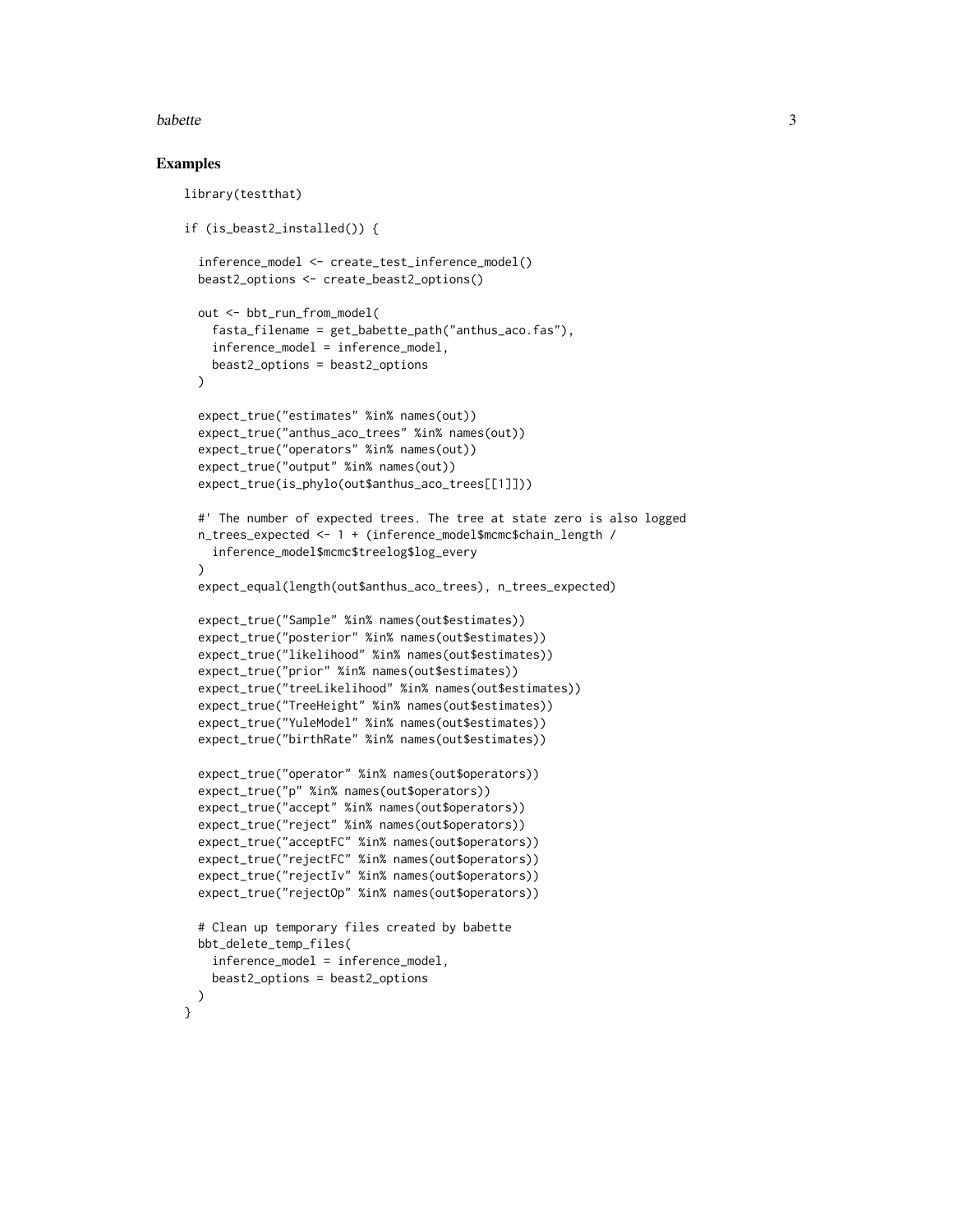<span id="page-3-0"></span>bbt\_delete\_temp\_files *Delete all the temporary files created by [bbt\\_run\\_from\\_model](#page-6-1)*

# Description

Delete all the temporary files created by [bbt\\_run\\_from\\_model](#page-6-1)

# Usage

```
bbt_delete_temp_files(inference_model, beast2_options)
```
# Arguments

inference\_model

a Bayesian phylogenetic inference model, as returned by [create\\_inference\\_model](#page-0-0) beast2\_options 'BEAST2' options, as can be created by [create\\_beast2\\_options](#page-0-0)

#### Examples

```
library(testthat)
```

```
if (is_beast2_installed()) {
 # Do a minimal run
 inference_model <- create_test_inference_model()
 beast2_options <- create_beast2_options()
 expect_silent(
   bbt_run_from_model(
     fasta_filename = get_fasta_filename(),
     inference_model = inference_model,
     beast2_options = beast2_options
   )
 )
 # Temporary files are created by 'bbt_run'
 expect_true(file.exists(inference_model$mcmc$tracelog$filename))
 expect_true(file.exists(inference_model$mcmc$treelog$filename))
 expect_true(file.exists(inference_model$mcmc$screenlog$filename))
 expect_true(file.exists(beast2_options$input_filename))
 expect_true(file.exists(beast2_options$output_state_filename))
 bbt_delete_temp_files(
    inference_model = inference_model,
   beast2_options = beast2_options
 )
 # Temporary files are deleted
 expect_false(file.exists(inference_model$mcmc$tracelog$filename))
 expect_false(file.exists(inference_model$mcmc$treelog$filename))
 expect_false(file.exists(inference_model$mcmc$screenlog$filename))
 expect_false(file.exists(beast2_options$input_filename))
```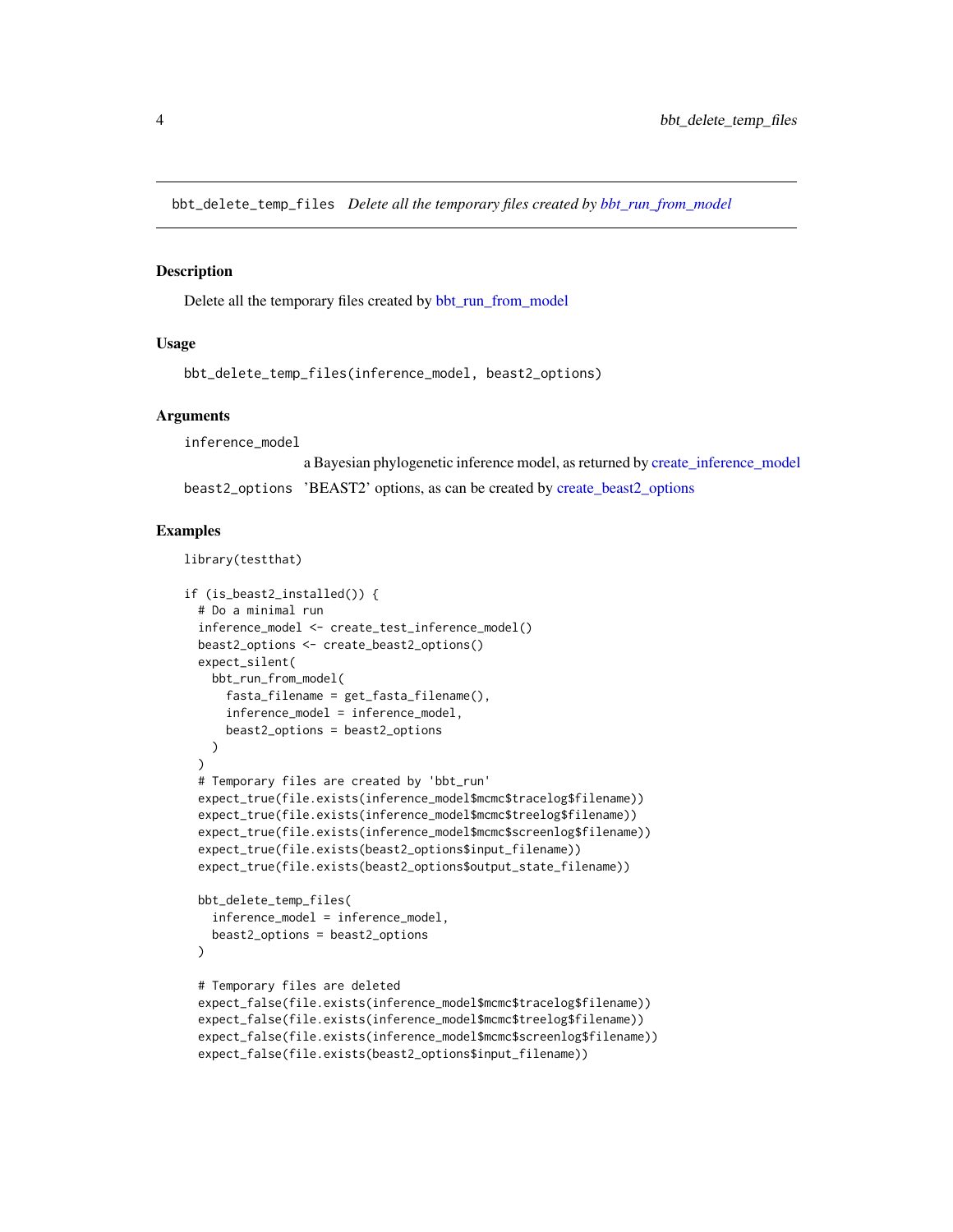```
expect_false(file.exists(beast2_options$output_state_filename))
}
```
<span id="page-4-1"></span>bbt\_run *Do a full run: create a 'BEAST2' configuration file (like 'BEAUti 2'), run 'BEAST2', parse results (like 'Tracer')*

# Description

Prefer using [bbt\\_run\\_from\\_model](#page-6-1), as it has a cleaner interface.

#### Usage

```
bbt_run(
  fasta_filename,
  tipdates_filename = NA,
  site_model = beautier::create_jc69_site_model(),
  clock_model = beautier::create_strict_clock_model(),
  tree_prior = beautier::create_yule_tree_prior(),
 mrca_prior = NA,
 mcmc = beautier::create_mcmc(),
 beast2_input_filename = beastier::create_temp_input_filename(),
  rng\_seed = 1,
  beast2_output_state_filename = beastier::create_temp_state_filename(),
  beast2_path = beastier::get_default_beast2_path(),
  overwrite = TRUE,
  verbose = FALSE
\lambda
```
#### Arguments

fasta\_filename a FASTA filename tipdates\_filename name of the file containing tip dates site\_model one site model, see [create\\_site\\_models](#page-0-0) clock\_model one clock model, see [create\\_clock\\_model](#page-0-0) tree\_prior one tree priors, as created by [create\\_tree\\_prior](#page-0-0) mrca\_prior one Most Recent Common Ancestor prior, as returned by [create\\_mrca\\_prior](#page-0-0) mcmc the MCMC options, see [create\\_mcmc](#page-0-0) beast2\_input\_filename path of the 'BEAST2' configuration file. By default, this file is put in a temporary folder with a random filename, as the user needs not read it: it is used as input of 'BEAST2'. Specifying a beast2\_input\_filename allows to store that file in a more permanently stored location.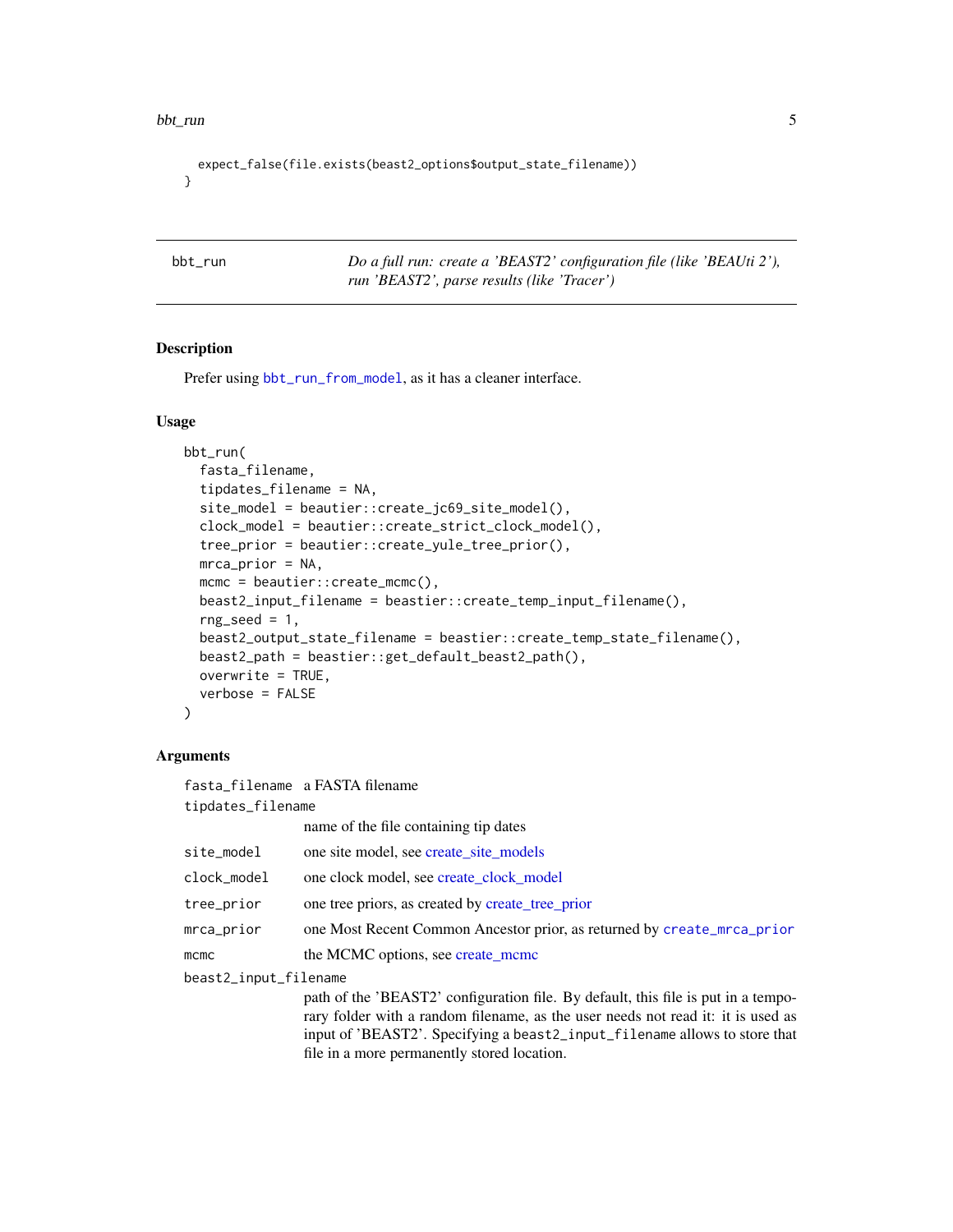<span id="page-5-0"></span>

| rng_seed                     | the random number generator seed. Must be either NA or a positive non-zero<br>value. An RNG seed of NA results in 'BEAST2' picking a random seed.                                                                                                                                                                                                                                                                                                                                                                                                |
|------------------------------|--------------------------------------------------------------------------------------------------------------------------------------------------------------------------------------------------------------------------------------------------------------------------------------------------------------------------------------------------------------------------------------------------------------------------------------------------------------------------------------------------------------------------------------------------|
| beast2_output_state_filename |                                                                                                                                                                                                                                                                                                                                                                                                                                                                                                                                                  |
|                              | name of the final state file created by 'BEAST2', containing the operator accep-<br>tances. By default, this file is put a temporary folder with a random filename,<br>as the user needs not read it: its content is parsed and returned by this func-<br>tion. Specifying a beast2_output_state_filename allows to store that file in<br>a more permanently stored location.                                                                                                                                                                    |
| beast2_path                  | name of either a 'BEAST2' binary file (usually simply beast) or a 'BEAST2'<br>jar file (usually has a.jar extension). Use get_default_beast2_bin_path to<br>get the default BEAST binary file's path Use get_default_beast2_jar_path<br>to get the default BEAST jar file's path                                                                                                                                                                                                                                                                 |
| overwrite                    | will 'BEAST2' overwrite files? Like 'BEAST2', this is set to TRUE by default.<br>If TRUE, 'BEAST2' will overwrite the beast2_options\$output_state_filename<br>if its present. If FALSE, 'BEAST2' will not overwrite the beast2_options\$output_state_filename<br>if its present and babette will give an error message. Note that if overwrite<br>is set to FALSE when a tracelog (see create_tracelog), screenlog (see cre-<br>ate_screenlog) or treelog (see create_treelog) file already exists, 'BEAST2'<br>(and thus babette) will freeze. |
| verbose                      | set to TRUE for more output                                                                                                                                                                                                                                                                                                                                                                                                                                                                                                                      |

#### Value

a list with the following elements:

- estimates: a data frame with 'BEAST2' parameter estimates
- [alignment\_id]\_trees: a multiPhylo containing the phylogenies in the 'BEAST2' posterior. [alignment\_id] is the ID of the alignment. For example, when running [bbt\\_run](#page-4-1) with anthus\_aco.fas, this element will have name anthus\_aco\_trees
- operators: a data frame with the 'BEAST2' MCMC operator acceptances
- output: a numeric vector with the output sent to standard output and error streams
- ns: (optional) the results of a marginal likelihood estimation, will exist only when [create\\_ns\\_mcmc](#page-0-0) was used for the MCMC. This structure will contain the following elements:
	- marg\_log\_lik the marginal log likelihood estimate
	- marg\_log\_lik\_sd the standard deviation around the estimate
	- estimates the parameter estimates created during the marginal likelihood estimation
	- trees the trees created during the marginal likelihood estimation

# Author(s)

Richèl J.C. Bilderbeek

# See Also

Use [remove\\_burn\\_ins](#page-0-0) to remove the burn-ins from the posterior's estimates (posterior\$estimates)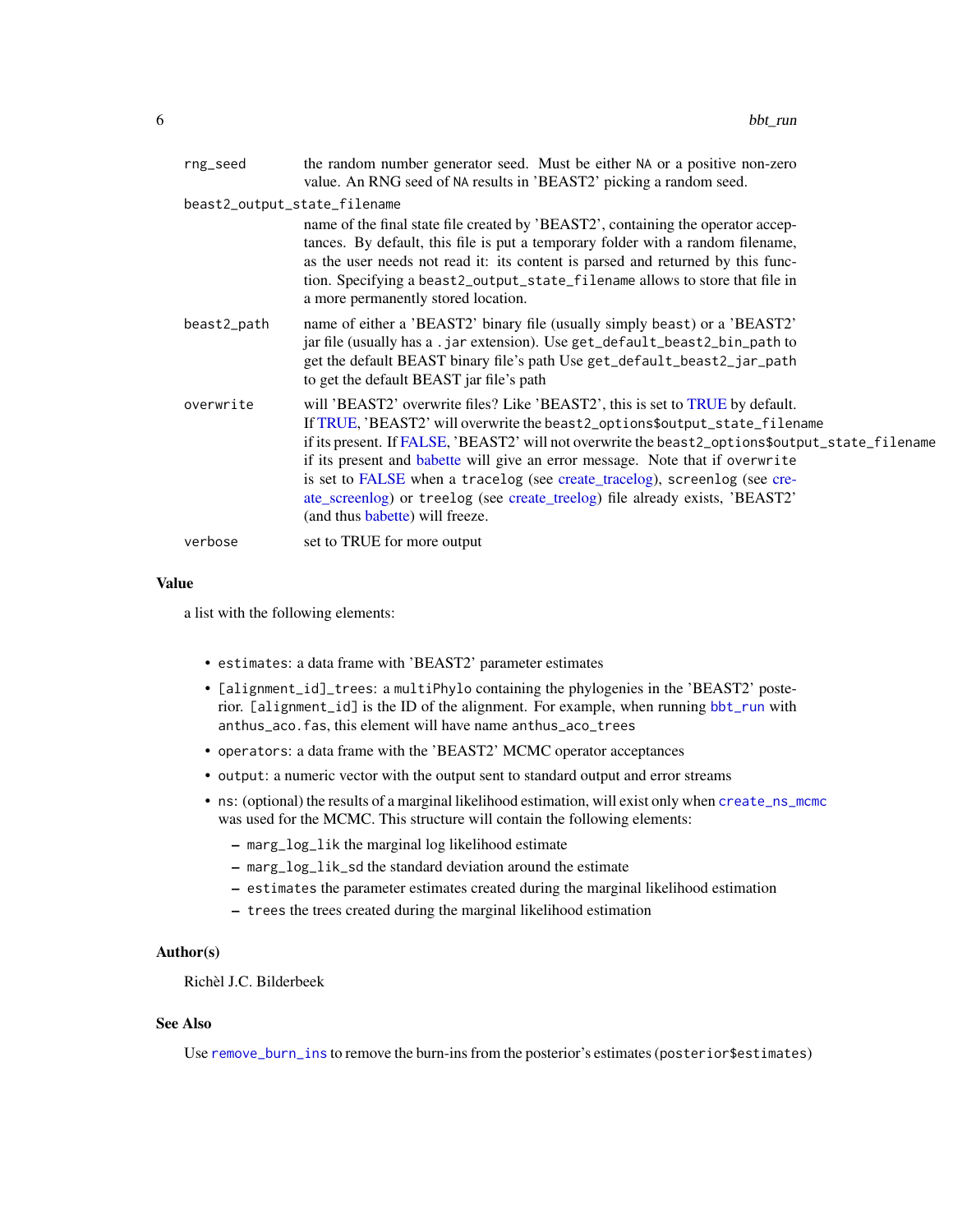# <span id="page-6-0"></span>Examples

```
library(testthat)
if (is_beast2_installed()) {
 mcmc <- create_test_mcmc()
 mcmc$tracelog$filename <- tempfile()
 mcmc$treelog$filename <- tempfile()
 mcmc$screenlog$filename <- tempfile()
 out <- bbt_run(
    fasta_filename = get_babette_path("anthus_aco.fas"),
   beast2_input_filename = tempfile(),
   beast2_output_state_filename = tempfile(),
   mcmc = mcmc
 )
 expect_true("estimates" %in% names(out))
 expect_true("anthus_aco_trees" %in% names(out))
 expect_true("operators" %in% names(out))
 expect_true("output" %in% names(out))
 expect_true(is_phylo(out$anthus_aco_trees[[1]]))
 #' The number of expected trees. The tree at state zero is also logged
 n_trees_expected <- 1 + (mcmc$chain_length /
   mcmc$treelog$log_every
 )
 expect_equal(length(out$anthus_aco_trees), n_trees_expected)
 expect_true("Sample" %in% names(out$estimates))
 expect_true("posterior" %in% names(out$estimates))
 expect_true("likelihood" %in% names(out$estimates))
 expect_true("prior" %in% names(out$estimates))
 expect_true("treeLikelihood" %in% names(out$estimates))
 expect_true("TreeHeight" %in% names(out$estimates))
 expect_true("YuleModel" %in% names(out$estimates))
 expect_true("birthRate" %in% names(out$estimates))
 expect_true("operator" %in% names(out$operators))
 expect_true("p" %in% names(out$operators))
 expect_true("accept" %in% names(out$operators))
 expect_true("reject" %in% names(out$operators))
 expect_true("acceptFC" %in% names(out$operators))
 expect_true("rejectFC" %in% names(out$operators))
 expect_true("rejectIv" %in% names(out$operators))
 expect_true("rejectOp" %in% names(out$operators))
}
```
<span id="page-6-1"></span>bbt\_run\_from\_model *Do a full run: create a 'BEAST2' configuration file (like 'BEAUti 2'), run 'BEAST2', parse results (like 'Tracer')*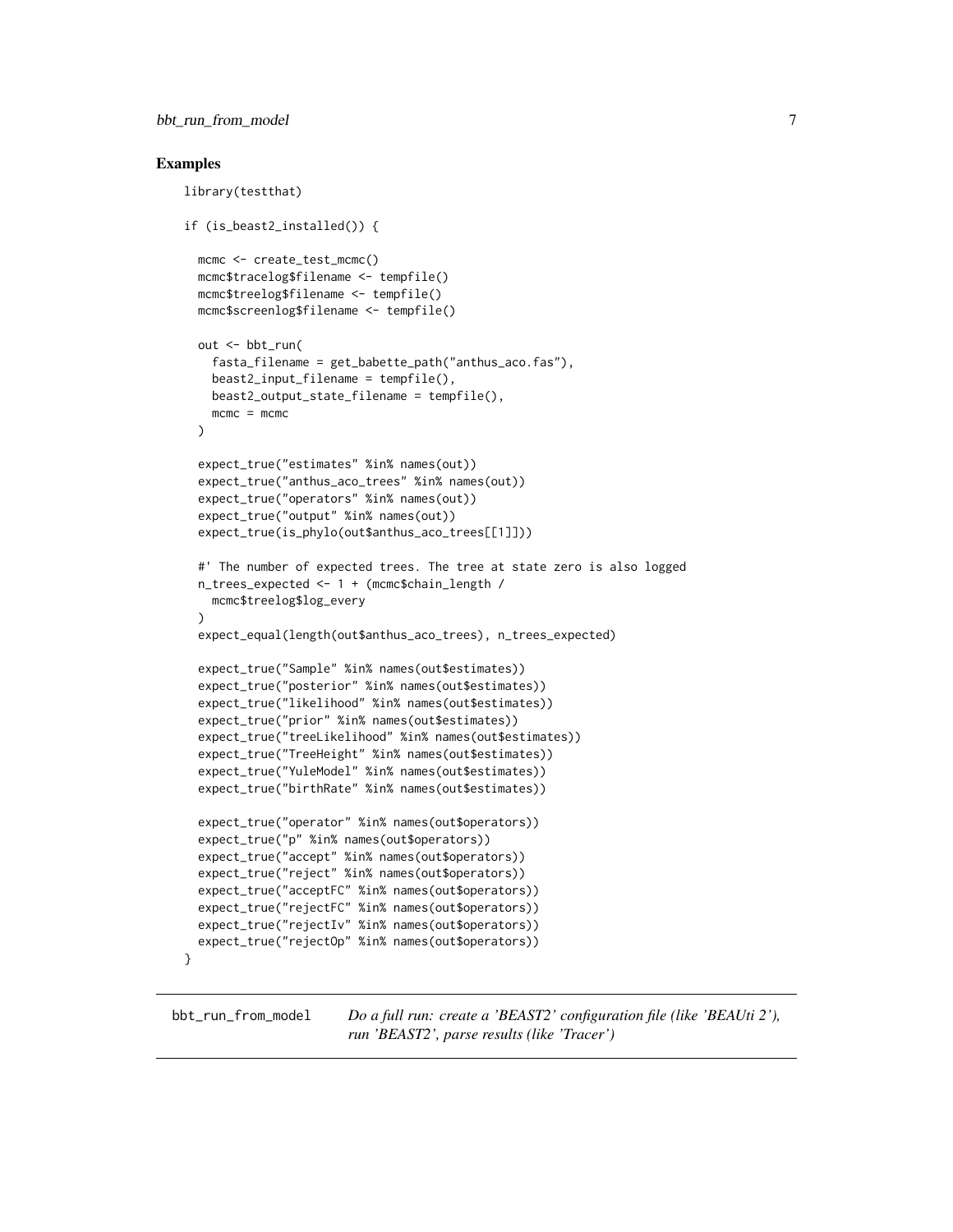# <span id="page-7-0"></span>Description

Do a full run: create a 'BEAST2' configuration file (like 'BEAUti 2'), run 'BEAST2', parse results (like 'Tracer')

# Usage

```
bbt_run_from_model(
  fasta_filename,
  inference_model = beautier::create_inference_model(),
 beast2_options = beastier::create_beast2_options()
)
```
# Arguments

fasta\_filename a FASTA filename inference\_model a Bayesian phylogenetic inference model, as returned by [create\\_inference\\_model](#page-0-0) beast2\_options 'BEAST2' options, as can be created by [create\\_beast2\\_options](#page-0-0)

#### Value

a list with the following elements:

- estimates: a data frame with 'BEAST2' parameter estimates
- [alignment\_id]\_trees: a multiPhylo containing the phylogenies in the 'BEAST2' posterior. [alignment\_id] is the ID of the alignment. For example, when running bbt\_run\_from\_model with anthus\_aco.fas, this element will have name anthus\_aco\_trees
- operators: a data frame with the 'BEAST2' MCMC operator acceptances
- output: a numeric vector with the output sent to standard output and error streams
- ns: (optional) the results of a marginal likelihood estimation, will exist only when create\_ns\_mcmc was used for mcmc. This structure will contain the following elements:
	- marg\_log\_lik the marginal log likelihood estimate
	- marg\_log\_lik\_sd the standard deviation around the estimate
	- estimates the parameter estimates created during the marginal likelihood estimation
	- trees the trees created during the marginal likelihood estimation

#### Author(s)

Richèl J.C. Bilderbeek

# See Also

Use [remove\\_burn\\_ins](#page-0-0) to remove the burn-ins from the posterior's estimates (posterior\$estimates)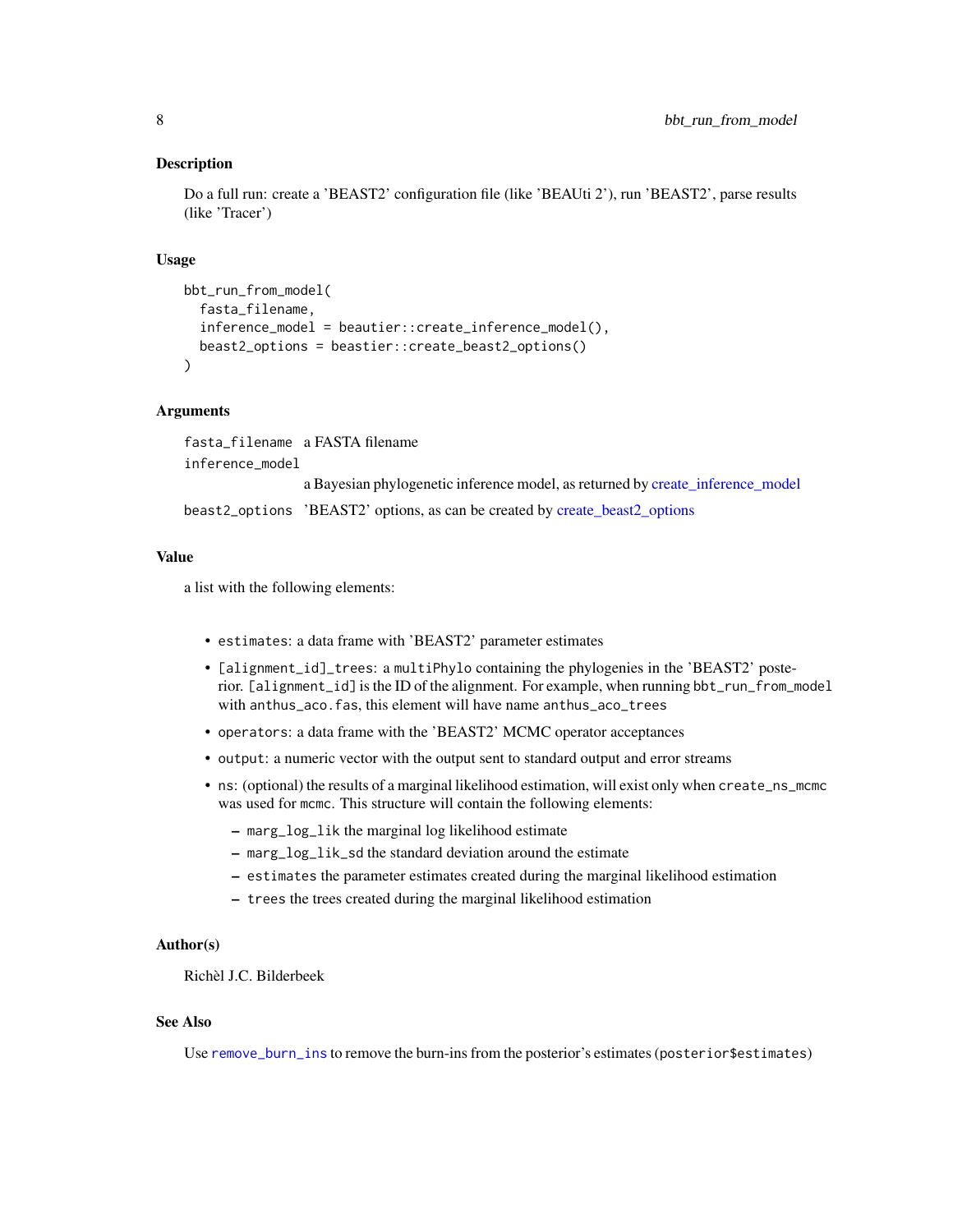# <span id="page-8-0"></span>bbt\_self\_test 9

# Examples

```
library(testthat)
if (is_beast2_installed()) {
 inference_model <- create_test_inference_model()
 out <- bbt_run_from_model(
    fasta_filename = get_babette_path("anthus_aco.fas"),
    inference_model = inference_model
 \lambdaexpect_true("estimates" %in% names(out))
 expect_true("anthus_aco_trees" %in% names(out))
 expect_true("operators" %in% names(out))
 expect_true("output" %in% names(out))
 expect_true(is_phylo(out$anthus_aco_trees[[1]]))
 #' The number of expected trees. The tree at state zero is also logged
 n_trees_expected <- 1 + (inference_model$mcmc$chain_length /
    inference_model$mcmc$treelog$log_every
  )
 expect_equal(length(out$anthus_aco_trees), n_trees_expected)
 expect_true("Sample" %in% names(out$estimates))
 expect_true("posterior" %in% names(out$estimates))
 expect_true("likelihood" %in% names(out$estimates))
 expect_true("prior" %in% names(out$estimates))
 expect_true("treeLikelihood" %in% names(out$estimates))
 expect_true("TreeHeight" %in% names(out$estimates))
 expect_true("YuleModel" %in% names(out$estimates))
 expect_true("birthRate" %in% names(out$estimates))
 expect_true("operator" %in% names(out$operators))
 expect_true("p" %in% names(out$operators))
 expect_true("accept" %in% names(out$operators))
 expect_true("reject" %in% names(out$operators))
 expect_true("acceptFC" %in% names(out$operators))
 expect_true("rejectFC" %in% names(out$operators))
 expect_true("rejectIv" %in% names(out$operators))
 expect_true("rejectOp" %in% names(out$operators))
}
```
<span id="page-8-1"></span>bbt\_self\_test *Do a self test to verify [babette](#page-1-1) that works correctly.*

# **Description**

Do a self test to verify [babette](#page-1-1) that works correctly.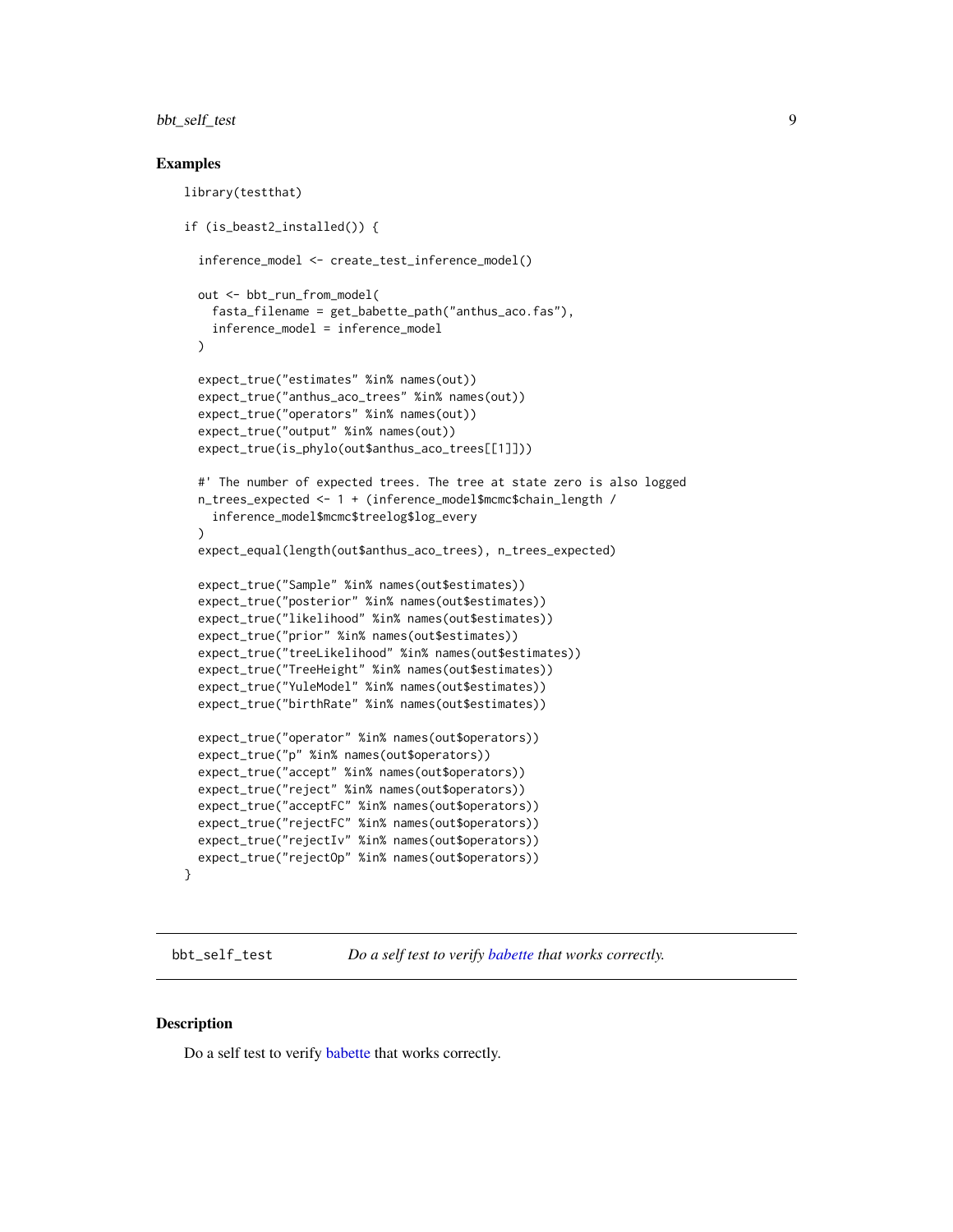# Usage

bbt\_self\_test()

# Author(s)

Richèl J.C. Bilderbeek

# Examples

```
library(testthat)
if (is_beast2_installed()) {
  expect_silent(bbt_self_test())
} else {
  expect_error(bbt_self_test())
}
```

| check_beast2_pkgs | Checks if bbt_run has the 'BEAST2' packages needed to process its |
|-------------------|-------------------------------------------------------------------|
|                   | <i>arguments. Will stop if not.</i>                               |

# Description

For example, to use a Nested Sampling MCMC, the 'BEAST2' 'NS' package needs to be installed.

# Usage

```
check_beast2_pkgs(mcmc, beast2_path = get_default_beast2_bin_path())
```
# Arguments

| $m$ c $m$ c | the MCMC options, see create_mcmc                                                                                                                                                                                                                                                 |
|-------------|-----------------------------------------------------------------------------------------------------------------------------------------------------------------------------------------------------------------------------------------------------------------------------------|
| beast2_path | name of either a 'BEAST2' binary file (usually simply beast) or a 'BEAST2'<br>jar file (usually has a .jar extension). Use get_default_beast2_bin_path to<br>get the default BEAST binary file's path Use get_default_beast2_jar_path<br>to get the default BEAST jar file's path |
|             |                                                                                                                                                                                                                                                                                   |

# Examples

library(testthat)

# This test uninstalls the NS 'BEAST2' package. # Only do that on CI services, else a user without internet # suddenly finds the NS 'BEAST2' package installed and unable # to reinstall it if (is\_beast2\_installed() && is\_on\_ci()) {

# Check to need to install NS later

<span id="page-9-0"></span>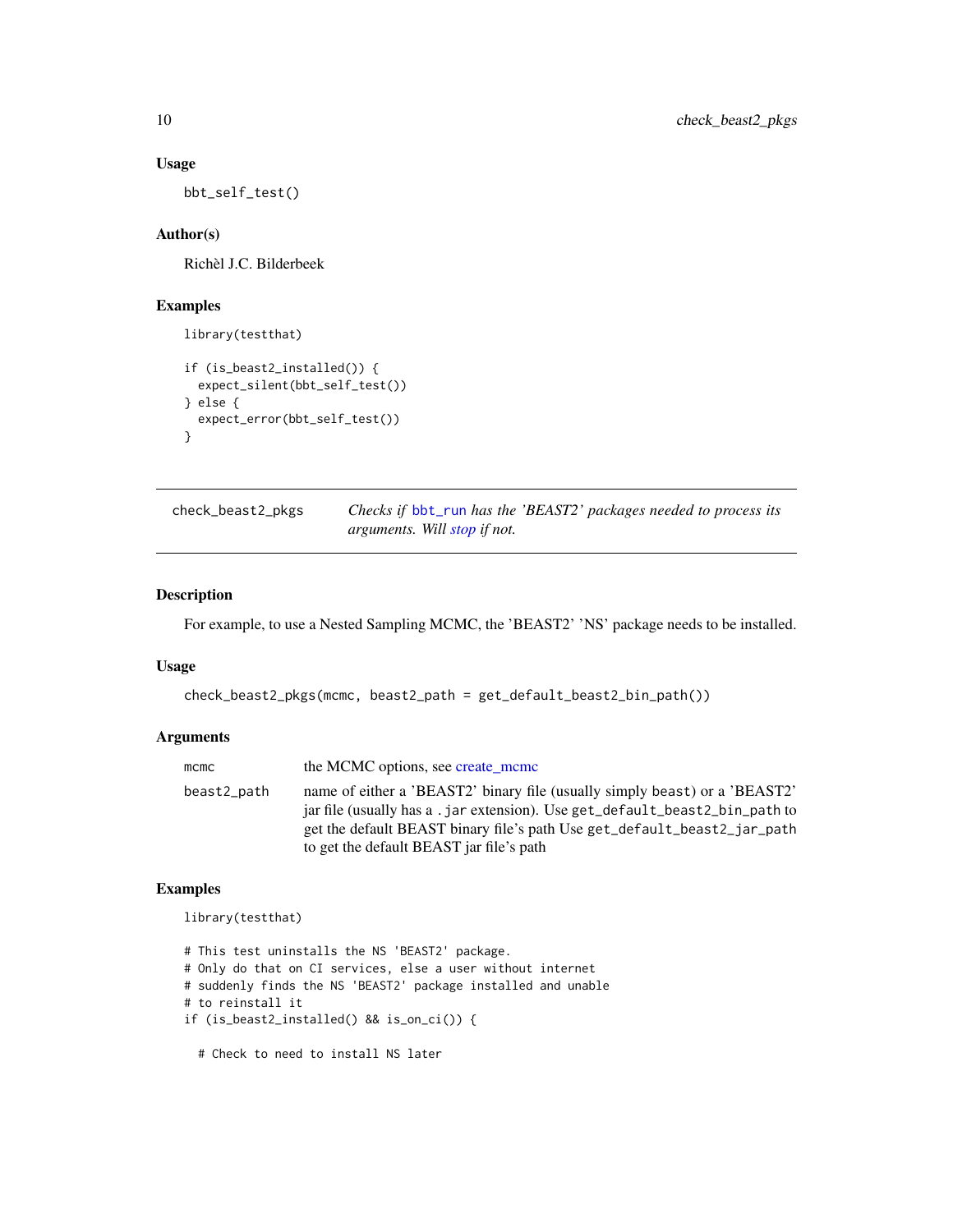```
was_ns_installed <- is_beast2_ns_pkg_installed()
 if (is_beast2_ns_pkg_installed()) {
   uninstall_beast2_pkg("NS")
 }
 # Without the NS 'BEAST2' package installed,
 # a Nested Sampling MCMC cannot be created.
 expect_false(is_beast2_ns_pkg_installed())
 expect_error(
   check_beast2_pkgs(
     mcmc = create_ns_mcmc()
    ),
    "Must install 'NS' to use 'create_ns_mcmc'."
 )
 install_beast2_pkg("NS")
 expect_silent(
    check_beast2_pkgs(
     mcmc = create_ns_mcmc()
   \lambda\mathcal{L}if (!was_ns_installed) {
    uninstall_beast2_pkg("BS")
 }
}
```

```
create_test_bbt_run_output
```
*Get an example output of* [bbt\\_run](#page-4-1) *or* [bbt\\_run\\_from\\_model](#page-6-1)*.*

# Description

This output is used in testing.

# Usage

```
create_test_bbt_run_output()
```
# Value

the same results as [bbt\\_run](#page-4-1) or [bbt\\_run\\_from\\_model](#page-6-1)

# Author(s)

Richèl J.C. Bilderbeek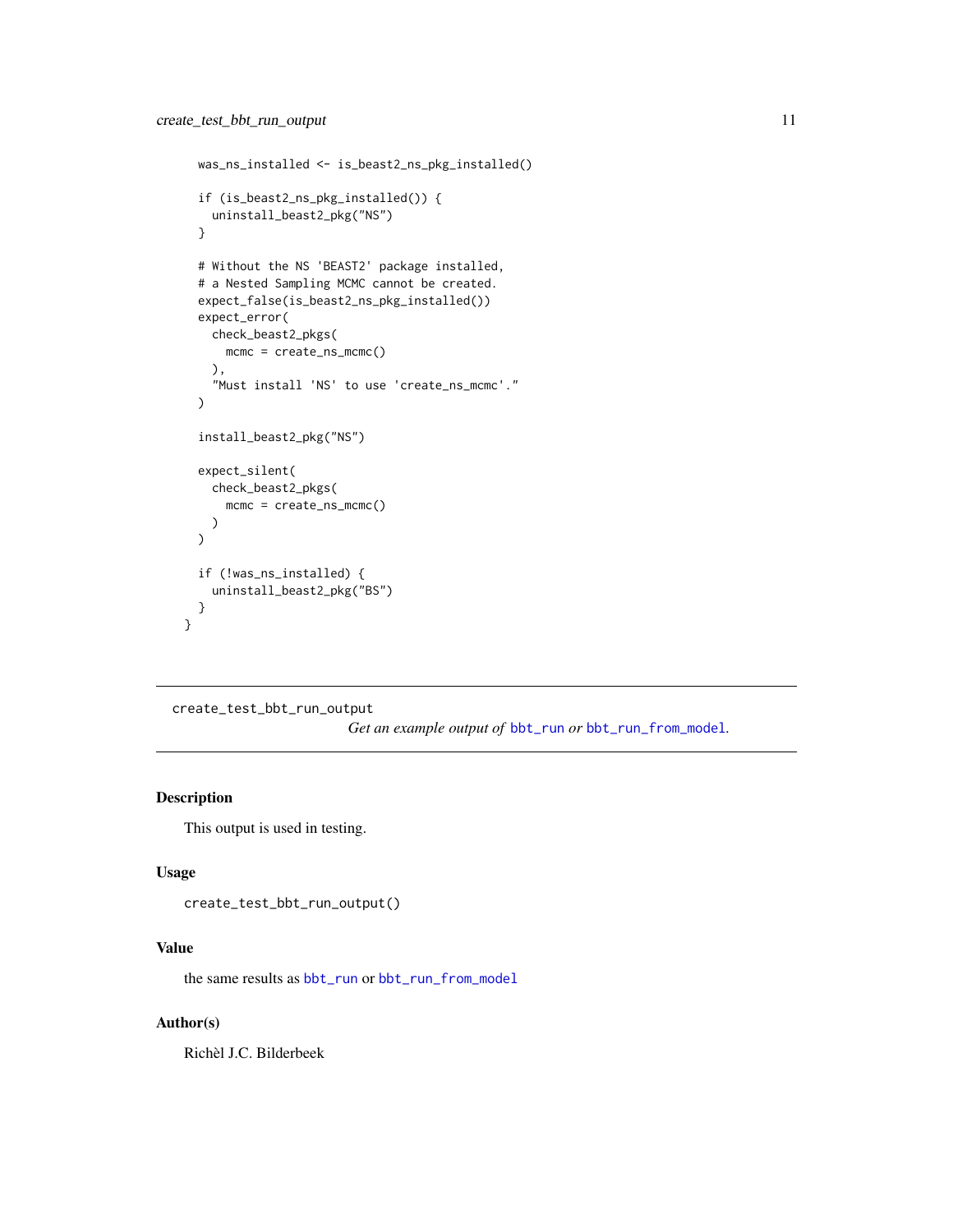# Examples

```
out <- create_test_bbt_run_output()
```

```
library(testthat)
expect_true("estimates" %in% names(out))
expect_true("anthus_aco_trees" %in% names(out))
expect_true("operators" %in% names(out))
expect_true("output" %in% names(out))
expect_true(is_phylo(out$anthus_aco_trees[[1]]))
expect_true(length(out$anthus_aco_trees) == 2)
```

```
expect_true("Sample" %in% names(out$estimates))
expect_true("posterior" %in% names(out$estimates))
expect_true("likelihood" %in% names(out$estimates))
expect_true("prior" %in% names(out$estimates))
expect_true("treeLikelihood" %in% names(out$estimates))
expect_true("TreeHeight" %in% names(out$estimates))
expect_true("YuleModel" %in% names(out$estimates))
expect_true("birthRate" %in% names(out$estimates))
```

```
expect_true("operator" %in% names(out$operators))
expect_true("p" %in% names(out$operators))
expect_true("accept" %in% names(out$operators))
expect_true("reject" %in% names(out$operators))
expect_true("acceptFC" %in% names(out$operators))
expect_true("rejectFC" %in% names(out$operators))
expect_true("rejectIv" %in% names(out$operators))
expect_true("rejectOp" %in% names(out$operators))
```
<span id="page-11-1"></span>create\_test\_ns\_output *Create testing output similar to when running a 'BEAST2' run with nested sampling*

# **Description**

Create testing output similar to when running a 'BEAST2' run with nested sampling

#### Usage

```
create_test_ns_output()
```
# Author(s)

Richèl J.C. Bilderbeek

#### See Also

Use [parse\\_beast2\\_output\\_to\\_ns](#page-17-1)to parse this output to a Nested Sampling result. See [create\\_ns\\_mcmc](#page-0-0) to see how to do a marginal likelihood estimation using Nested Sampling.

<span id="page-11-0"></span>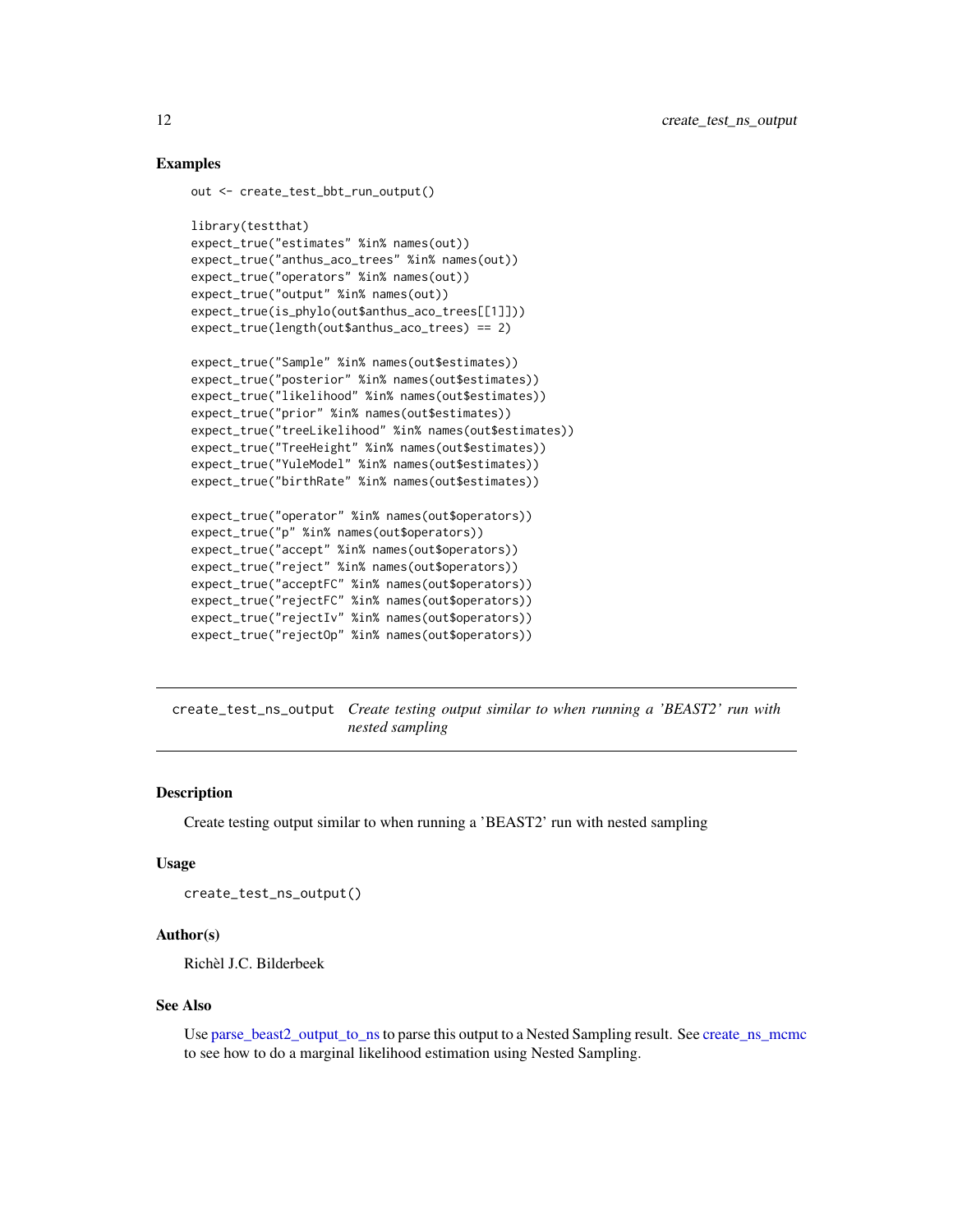<span id="page-12-0"></span>default\_params\_doc 13

# Examples

```
library(testthat)
```

```
output <- create_test_ns_output()
expect_true(is.character(output))
expect_true(length(output) > 100)
```
default\_params\_doc *This function does nothing. It is intended to inherit is parameters' documentation.*

# Description

This function does nothing. It is intended to inherit is parameters' documentation.

# Usage

```
default_params_doc(
  beast2_input_filename,
 beast2_options,
 beast2_output_log_filename,
  beast2_output_state_filename,
  beast2_output_trees_filenames,
  beast2_path,
  beast2_working_dir,
  cleanup,
  clock_model,
  clock_models,
  fasta_filename,
  fasta_filenames,
  inference_model,
 mcmc,
 mrca_prior,
 mrca_priors,
 overwrite,
  rng_seed,
  site_model,
  site_models,
  tipdates_filename,
  tree_prior,
  tree_priors,
  verbose
```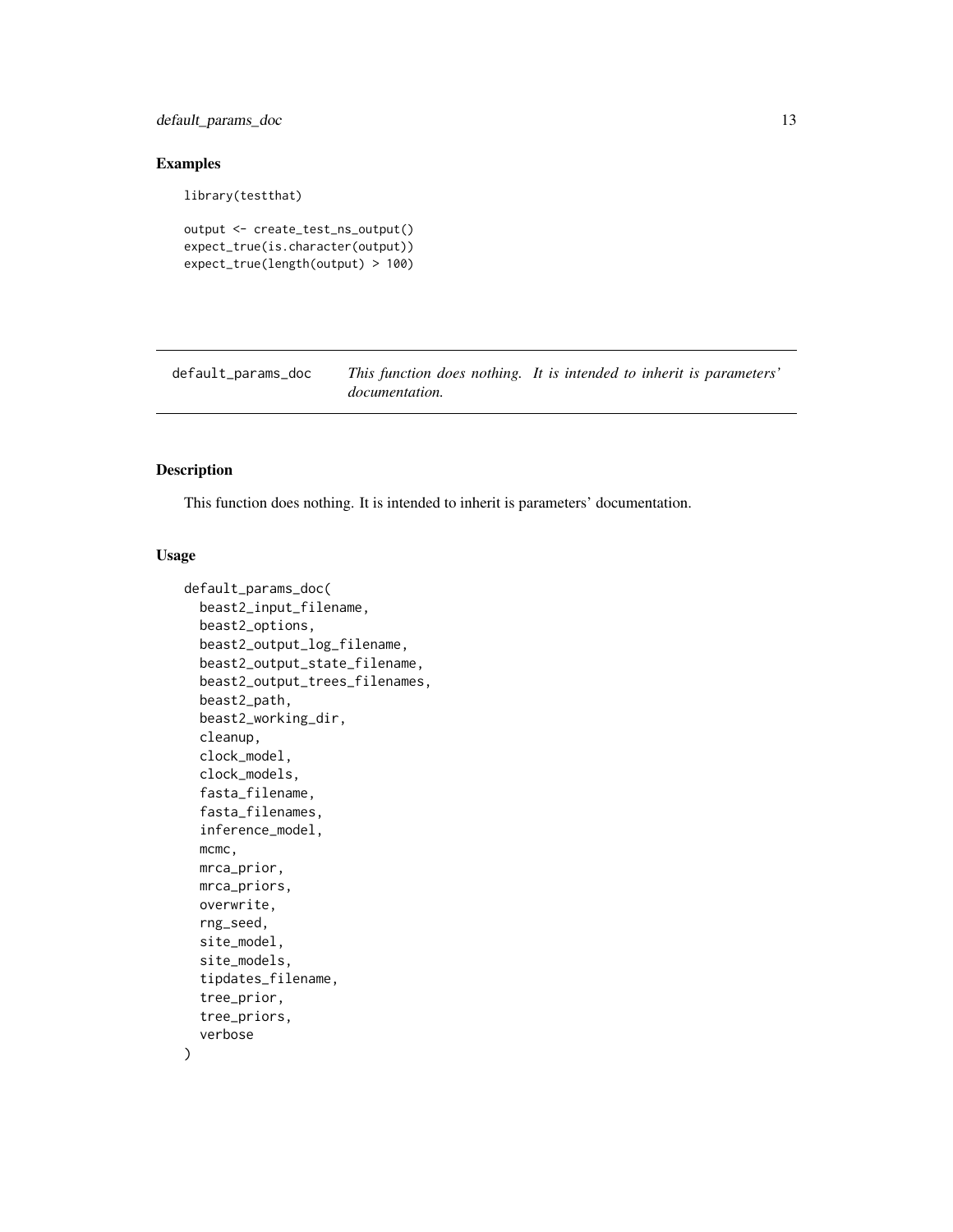# <span id="page-13-0"></span>Arguments

beast2\_input\_filename

path of the 'BEAST2' configuration file. By default, this file is put in a temporary folder with a random filename, as the user needs not read it: it is used as input of 'BEAST2'. Specifying a beast2\_input\_filename allows to store that file in a more permanently stored location.

beast2\_options 'BEAST2' options, as can be created by [create\\_beast2\\_options](#page-0-0)

beast2\_output\_log\_filename

name of the log file created by 'BEAST2', containing the parameter estimates in time. By default, this file is put a temporary folder with a random filename, as the user needs not read it: its content is parsed and returned by this function. Specifying a beast2\_output\_log\_filename allows to store that file in a more permanently stored location.

#### beast2\_output\_state\_filename

name of the final state file created by 'BEAST2', containing the operator acceptances. By default, this file is put a temporary folder with a random filename, as the user needs not read it: its content is parsed and returned by this function. Specifying a beast2\_output\_state\_filename allows to store that file in a more permanently stored location.

beast2\_output\_trees\_filenames

name of the one or more trees files created by 'BEAST2', one per alignment. By default, these files are put a temporary folder with a random filename, as the user needs not read it: their content is parsed and returned by this function. Specifying beast2\_output\_trees\_filenames allows to store these one or more files in a more permanently stored location.

beast2\_path name of either a 'BEAST2' binary file (usually simply beast) or a 'BEAST2' jar file (usually has a .jar extension). Use get\_default\_beast2\_bin\_path to get the default BEAST binary file's path Use get\_default\_beast2\_jar\_path to get the default BEAST jar file's path

#### beast2\_working\_dir

the folder 'BEAST2' will work in. This is an (empty) temporary folder by default. This allows to call 'BEAST2' in multiple parallel processes, as each process can have its own working directory

- cleanup set to FALSE to keep all temporary files
- clock\_model one clock model, see [create\\_clock\\_model](#page-0-0)
- clock\_models one or more clock models, see [create\\_clock\\_models](#page-0-0)
- fasta\_filename a FASTA filename
- fasta\_filenames

one or more FASTA filename, each with one alignment

inference\_model

|            | a Bayesian phylogenetic inference model, as returned by create inference model |
|------------|--------------------------------------------------------------------------------|
| mcmc       | the MCMC options, see create mcmc                                              |
| mrca_prior | one Most Recent Common Ancestor prior, as returned by create_mrca_prior        |
|            |                                                                                |

mrca\_priors a list of one or more Most Recent Common Ancestor priors, as returned by [create\\_mrca\\_prior](#page-0-0)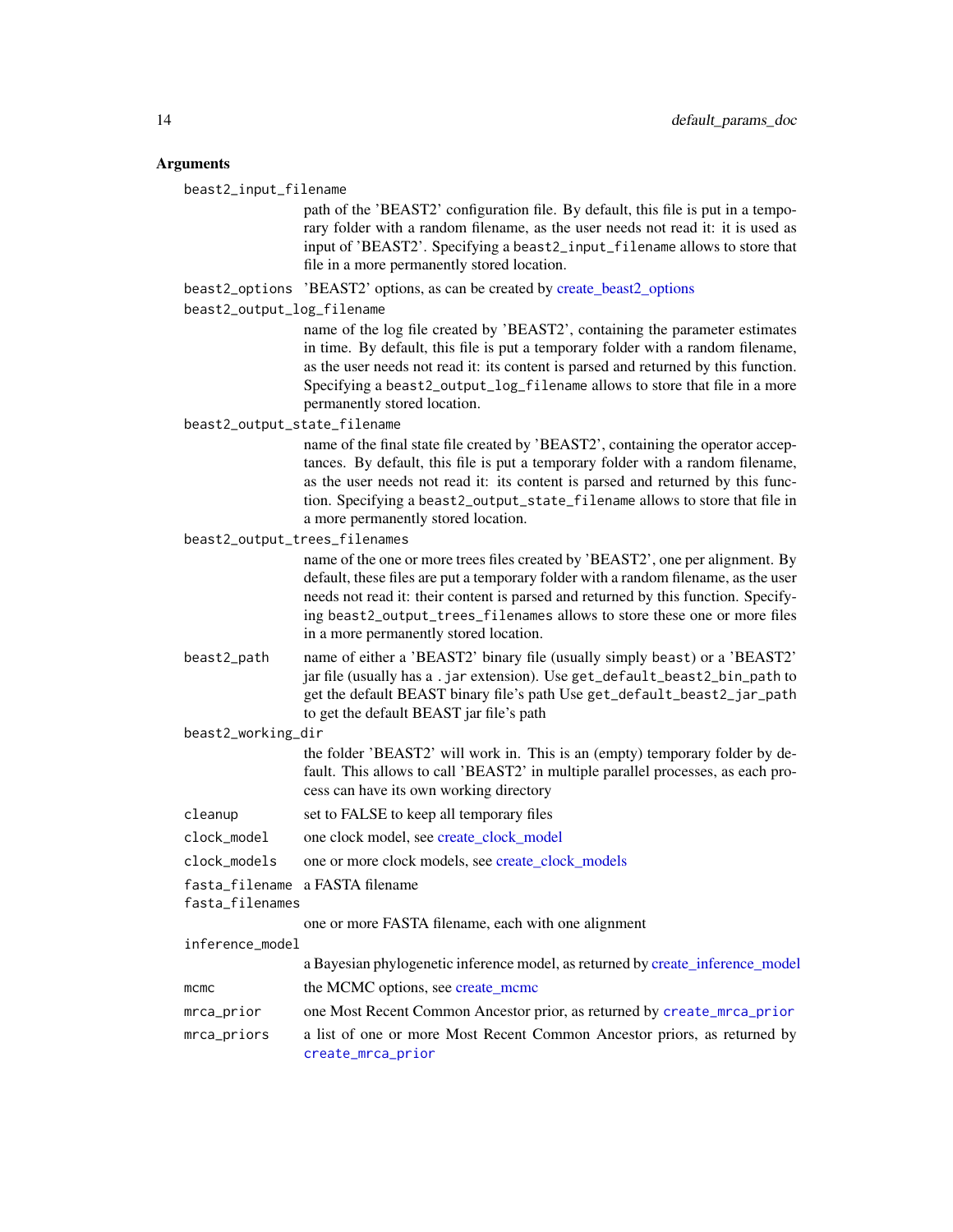<span id="page-14-0"></span>

| overwrite         | will 'BEAST2' overwrite files? Like 'BEAST2', this is set to TRUE by default.                   |
|-------------------|-------------------------------------------------------------------------------------------------|
|                   | If TRUE, 'BEAST2' will overwrite the beast2_options\$output_state_filename                      |
|                   | if its present. If FALSE, 'BEAST2' will not overwrite the beast2_options\$output_state_filename |
|                   | if its present and babette will give an error message. Note that if overwrite                   |
|                   | is set to FALSE when a tracelog (see create_tracelog), screenlog (see cre-                      |
|                   | ate_screenlog) or treelog (see create_treelog) file already exists, 'BEAST2'                    |
|                   | (and thus babette) will freeze.                                                                 |
| rng_seed          | the random number generator seed. Must be either NA or a positive non-zero                      |
|                   | value. An RNG seed of NA results in 'BEAST2' picking a random seed.                             |
| site_model        | one site model, see create_site_models                                                          |
| site_models       | one or more site models, see create site models                                                 |
| tipdates_filename |                                                                                                 |
|                   | name of the file containing tip dates                                                           |
| tree_prior        | one tree priors, as created by create_tree_prior                                                |
| tree_priors       | one or more tree priors, see create_tree_priors                                                 |
| verbose           | set to TRUE for more output                                                                     |
|                   |                                                                                                 |

# Note

This is an internal function, so it should be marked with @noRd. This is not done, as this will disallow all functions to find the documentation parameters

# Author(s)

Richèl J.C. Bilderbeek

get\_alignment\_ids\_from\_xml

*Get the alignment IDs from one or more 'BEAST2' XML input files.*

# Description

Get the alignment IDs from one or more 'BEAST2' XML input files.

# Usage

get\_alignment\_ids\_from\_xml(xml\_filename)

# Arguments

xml\_filename name of a 'BEAST2' XML input file.

# Value

a character vector with one or more alignment IDs.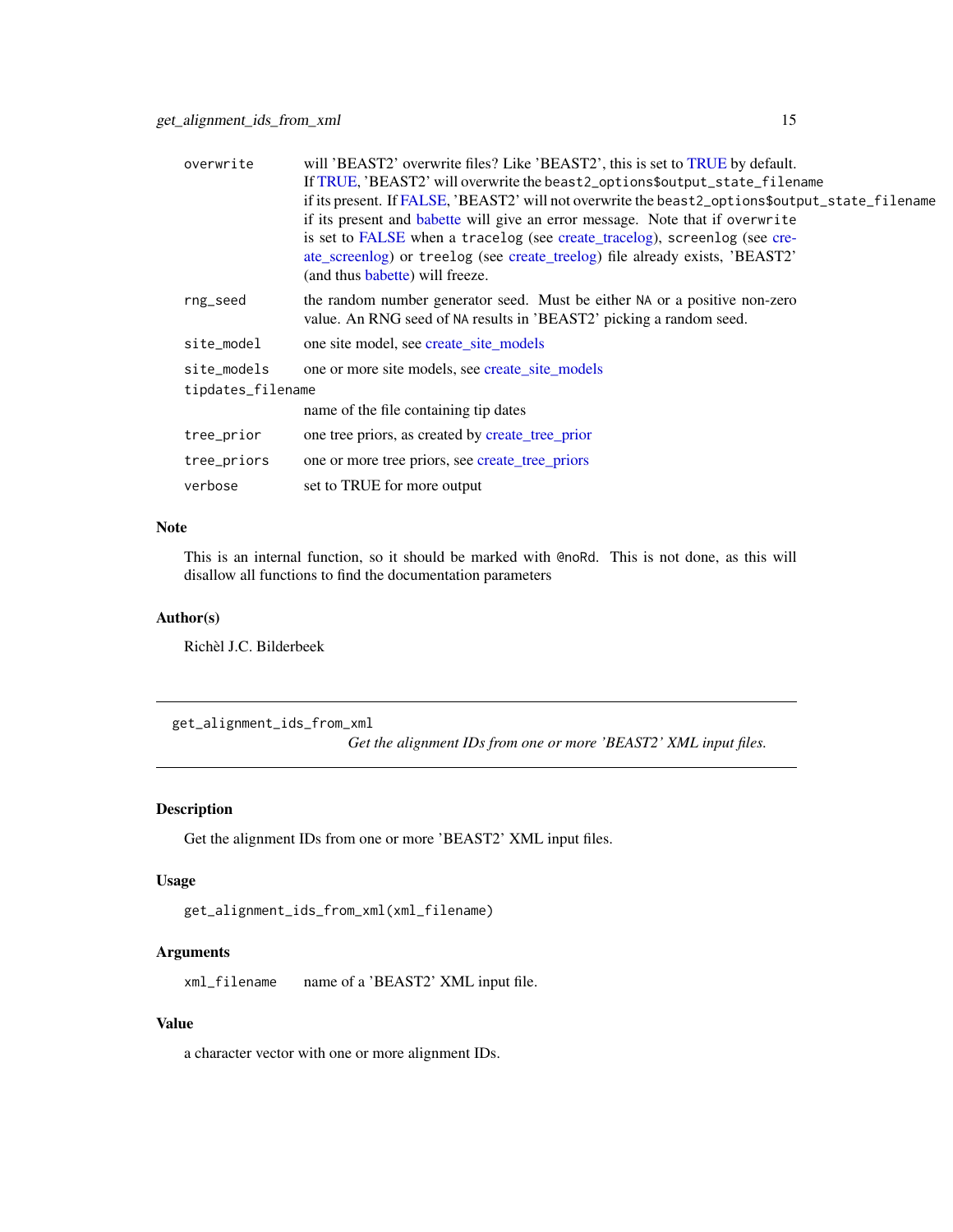# <span id="page-15-0"></span>Author(s)

Richèl J.C. Bilderbeek

# Examples

```
library(testthat)
alignment_id <- get_alignment_ids_from_xml(
 get_babette_path("2_4.xml")
)
expect_equal(alignment_id, "test_output_0")
alignment_ids <- get_alignment_ids_from_xml(
 get_babette_path("anthus_2_4.xml")
)
expect_equal(alignment_ids, c("Anthus_nd2", "Anthus_aco"))
```
<span id="page-15-1"></span>get\_babette\_path *Get the full path of a file in the* inst/extdata *folder*

# Description

Get the full path of a file in the inst/extdata folder

# Usage

```
get_babette_path(filename)
```
#### Arguments

filename the file's name, without the path

# Value

the full path of the filename, if and only if the file is present. Will stop otherwise.

# Author(s)

Richèl J.C. Bilderbeek

# See Also

for more files, use [get\\_babette\\_paths](#page-16-1)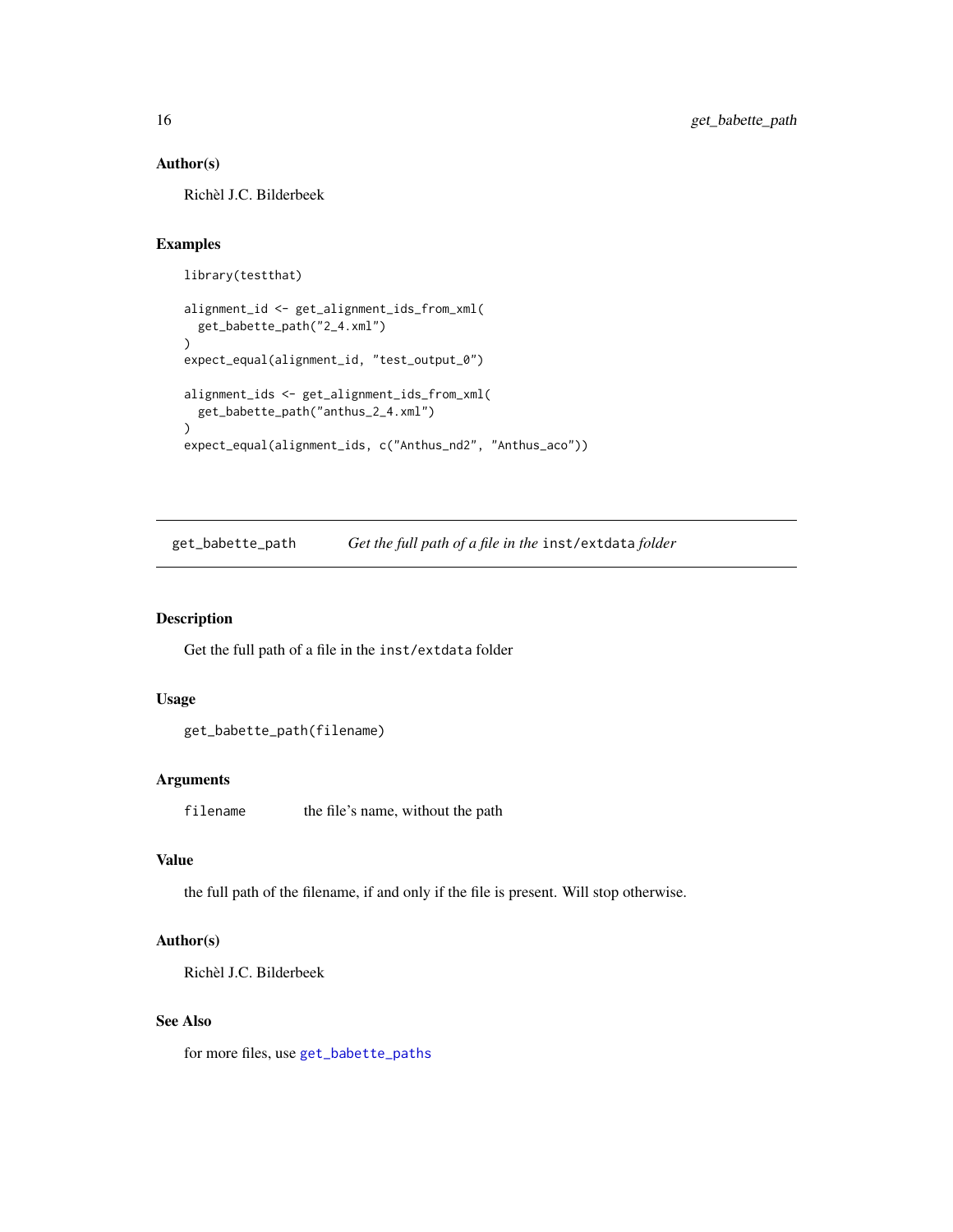<span id="page-16-0"></span>get\_babette\_paths 17

#### Examples

library(testthat)

```
expect_true(file.exists(get_babette_path("anthus_aco.fas")))
expect_true(file.exists(get_babette_path("anthus_nd2.fas")))
```

```
expect_error(get_babette_path("abs.ent"))
```
<span id="page-16-1"></span>get\_babette\_paths *Get the full paths of files in the* inst/extdata *folder*

# Description

Get the full paths of files in the inst/extdata folder

# Usage

get\_babette\_paths(filenames)

# Arguments

filenames the files' names, without the path

# Value

the filenames' full paths, if and only if all files are present. Will stop otherwise.

#### Author(s)

Richèl J.C. Bilderbeek

# See Also

for one file, use [get\\_babette\\_path](#page-15-1)

# Examples

library(testthat)

```
filenames <- c("anthus_aco.fas", "anthus_nd2.fas")
full_paths <- get_babette_paths(filenames)
expect_equal(length(full_paths), 2)
expect_true(all(file.exists(full_paths)))
```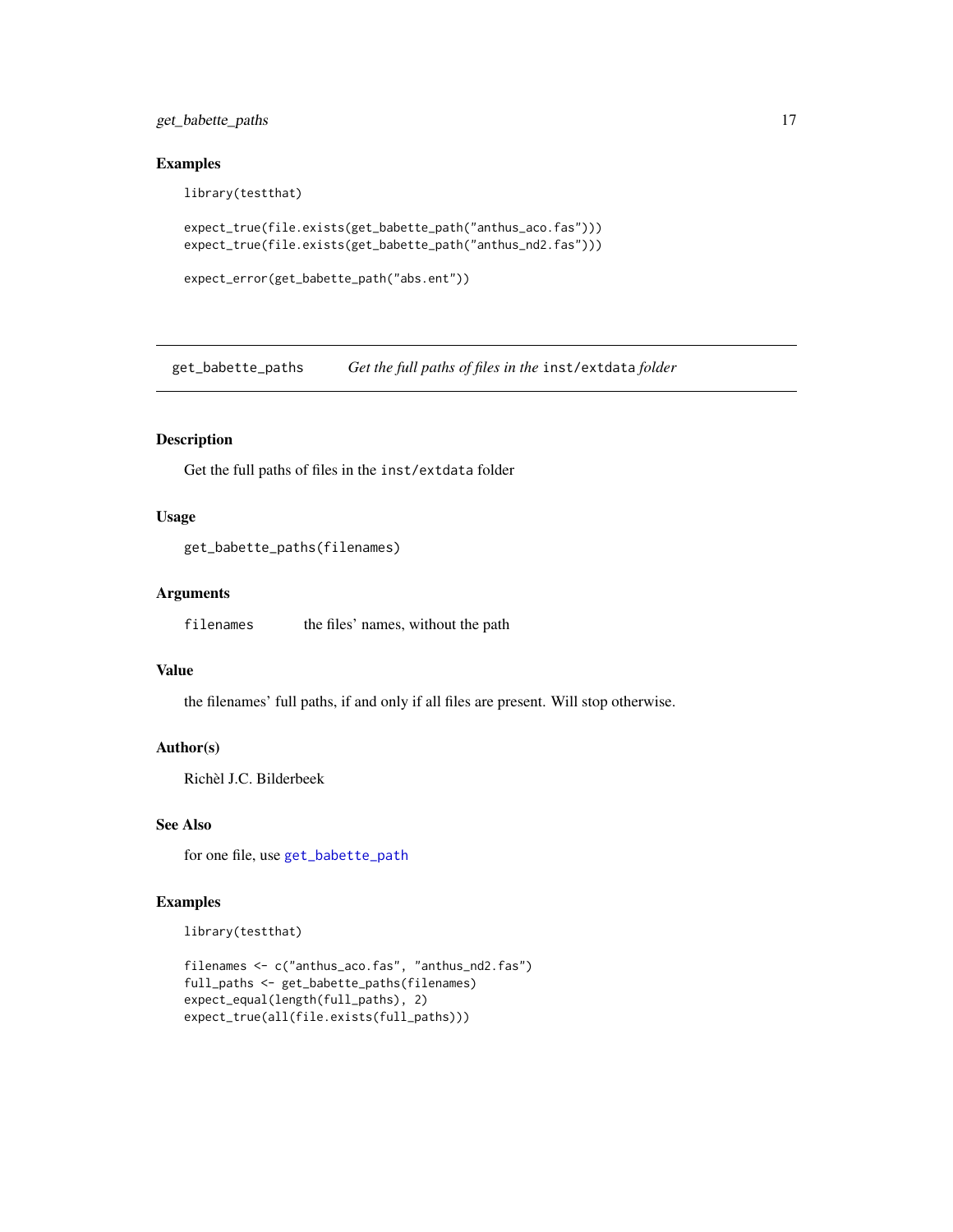<span id="page-17-0"></span>parse\_beast2\_output *Process the 'BEAST2' output dependent on 'BEAST2' package specifics*

# Description

Process the 'BEAST2' output dependent on 'BEAST2' package specifics

#### Usage

```
parse_beast2_output(out, inference_model)
```
# Arguments

out a list with the complete babette output, with elements:

• output textual output of a 'BEAST2' run inference\_model

a Bayesian phylogenetic inference model, as returned by [create\\_inference\\_model](#page-0-0)

# Value

complete babette output with added attributes, which depends on the 'BEAST2' package.

- marg\_log\_lik the marginal log likelihood estimate
- marg\_log\_lik\_sd the standard deviation around the estimate
- estimates the parameter estimates created during the marginal likelihood estimation
- trees the trees created during the marginal likelihood estimation

# Author(s)

Richèl J.C. Bilderbeek

<span id="page-17-1"></span>parse\_beast2\_output\_to\_ns

*Put the info of a Nested Sampling run in a structure*

# Description

Put the info of a Nested Sampling run in a structure

# Usage

parse\_beast2\_output\_to\_ns(output)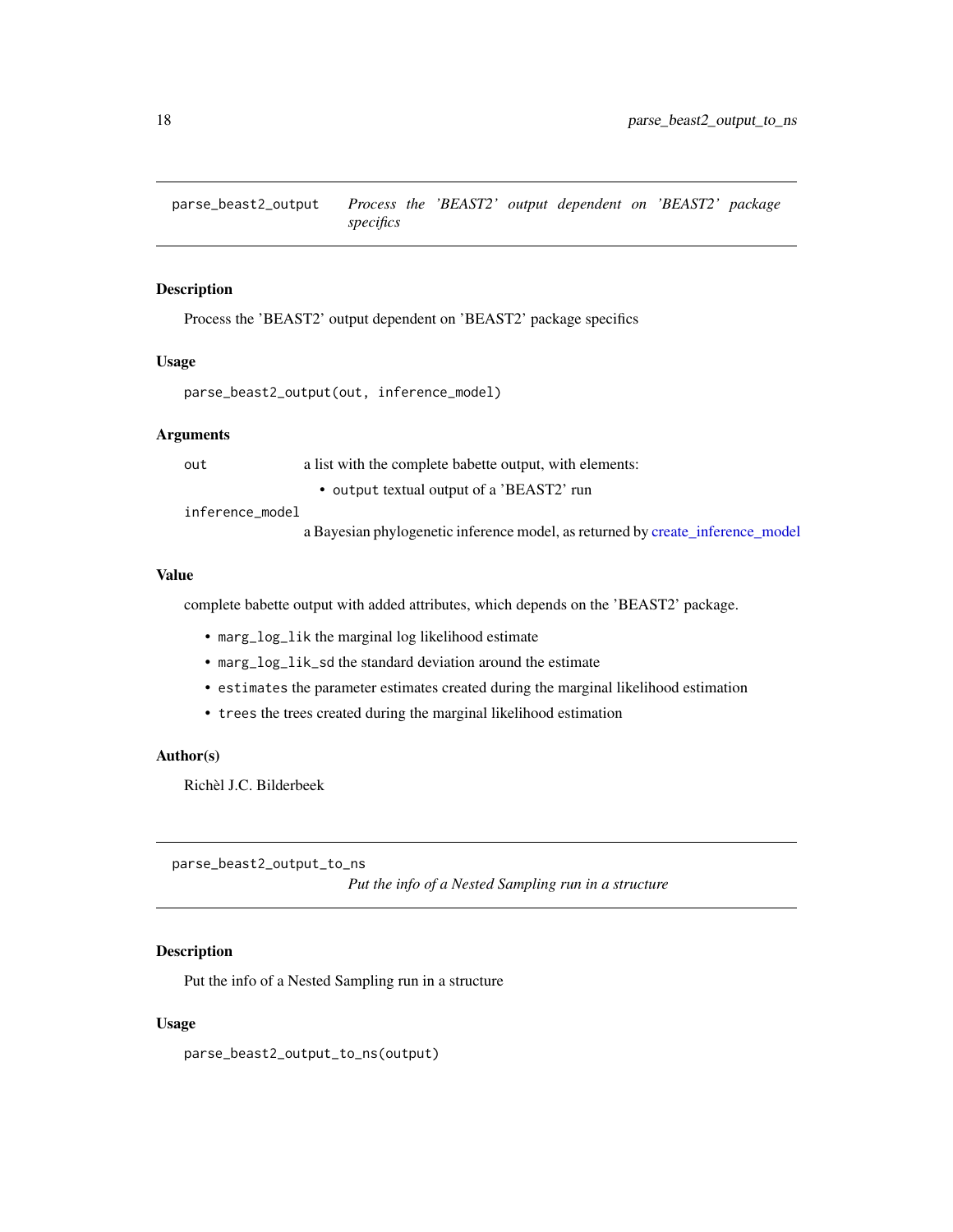# <span id="page-18-0"></span>plot\_densitree 19

# Arguments

output screen output

#### Value

a list with the following elements:

- marg\_log\_lik the marginal log likelihood estimate
- marg\_log\_lik\_sd the standard deviation around the estimate

# Author(s)

Richèl J.C. Bilderbeek

# See Also

use [create\\_test\\_ns\\_output](#page-11-1) to obtain a test screen output.

# Examples

library(testthat)

```
ns <- parse_beast2_output_to_ns(
  output = create_test_ns_output()
\mathcal{L}expect_equal(ns$marg_log_lik, -141, tolerance = 0.2)
expect_equal(ns$marg_log_lik_sd, 1.60, tolerance = 0.5)
expect_equal(ns$ess, 5.49, tolerance = 0.2)
```
plot\_densitree *Draw multiple trees on top of one another.*

# Description

Draw multiple trees on top of one another.

#### Usage

```
plot_densitree(phylos, ...)
```
# Arguments

| phylos  | one or more phylogenies, must be of class multiPhylo  |
|---------|-------------------------------------------------------|
| $\cdot$ | options to be passed to phangorn's densiTree function |

# Value

nothing. Will produce a plot.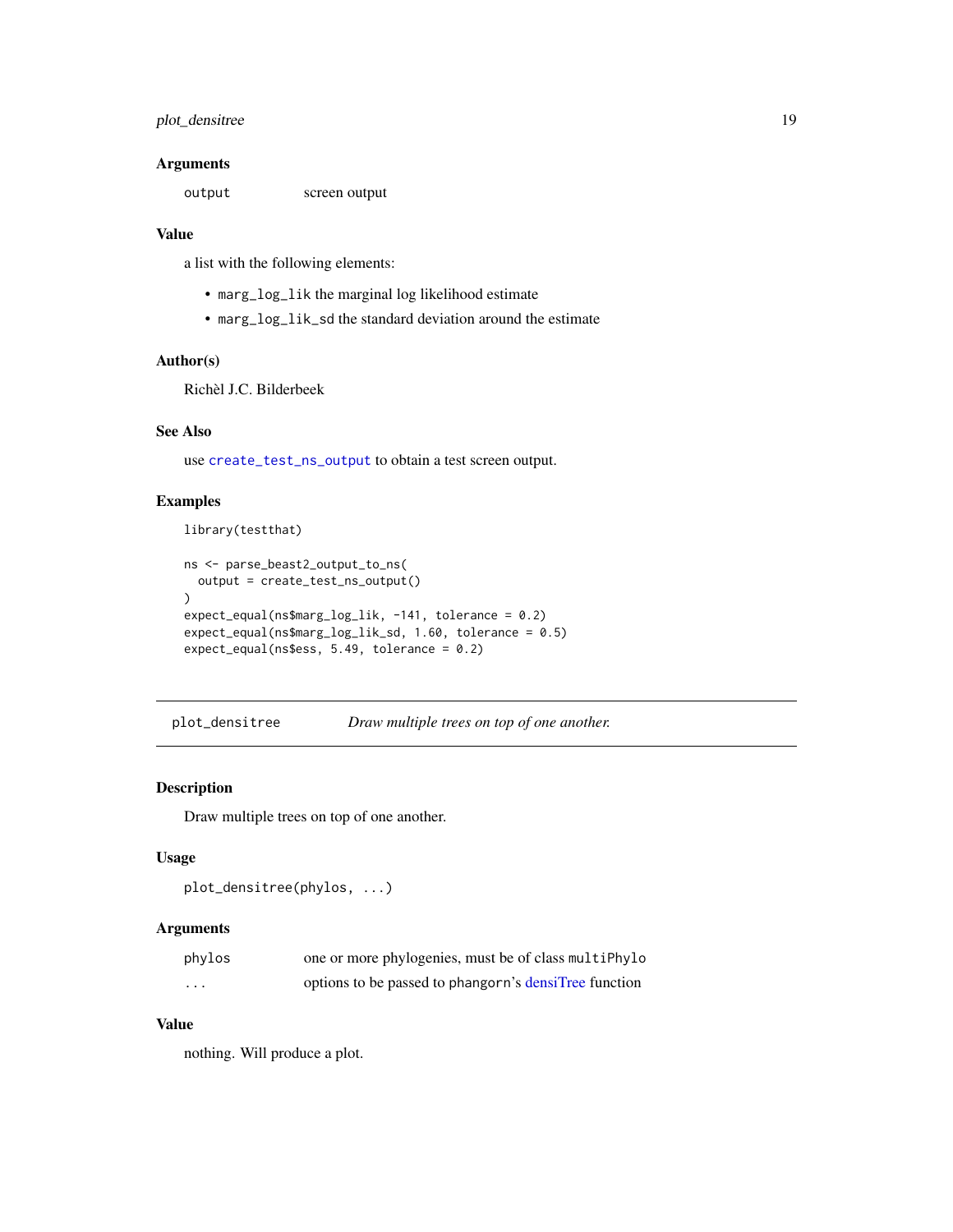# Author(s)

Richèl J.C. Bilderbeek

# Examples

```
if (is_beast2_installed()) {
  inference_model <- create_test_inference_model()
 beast2_options <- create_beast2_options()
  out <- bbt_run_from_model(
   get_babette_path("anthus_aco.fas"),
   inference_model = inference_model,
   beast2_options = beast2_options
 )
 plot_densitree(out$anthus_aco_trees)
 # Clean up temporary files created by babette
 bbt_delete_temp_files(
    inference_model = inference_model,
   beast2_options = beast2_options
 )
}
```
prepare\_file\_creation *Prepare for 'BEAST2' creating files*

# Description

The inference model and 'BEAST2' options contain paths that may point to sub-sub-sub folders. Create those folders and test if these folders can be written to

# Usage

prepare\_file\_creation(inference\_model, beast2\_options)

# Arguments

inference\_model

a Bayesian phylogenetic inference model, as returned by [create\\_inference\\_model](#page-0-0) beast2\_options 'BEAST2' options, as can be created by [create\\_beast2\\_options](#page-0-0)

# Examples

```
library(testthat)
```

```
# For a test inference model, the files can be prepared
inference_model <- create_test_inference_model()
beast2_options <- create_beast2_options()
expect_silent(prepare_file_creation(inference_model, beast2_options))
```
<span id="page-19-0"></span>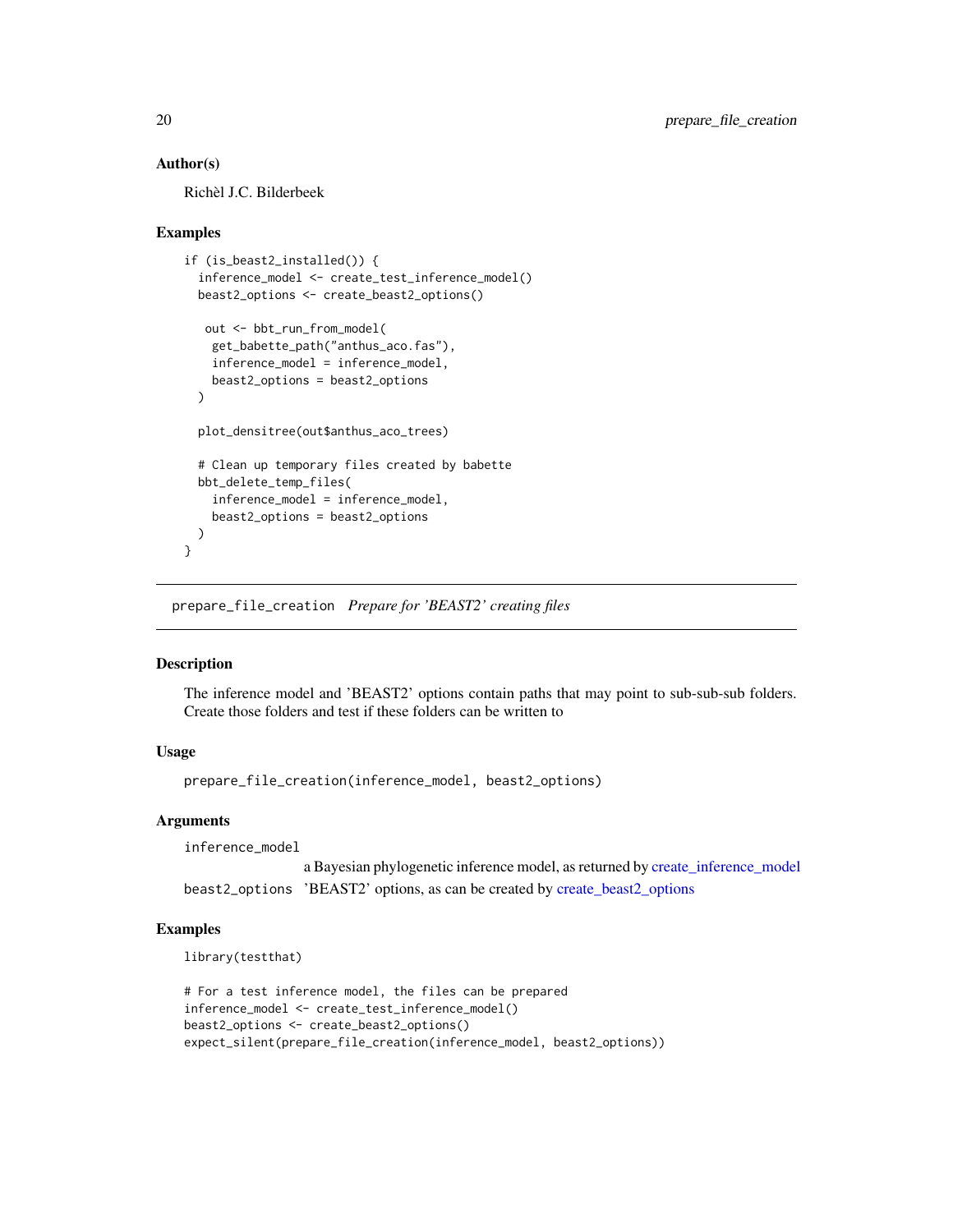<span id="page-20-0"></span>

# Description

Update all babette dependencies, by installing their latest versions

#### Usage

```
update_babette(upgrade = "default")
```
# Arguments

```
upgrade One of "default", "ask", "always", or "never". "default" respects the value of
                  the R_REMOTES_UPGRADE environment variable if set, and falls back to "ask" if
                  unset. "ask" prompts the user for which out of date packages to upgrade. For
                  non-interactive sessions "ask" is equivalent to "always". TRUE and FALSE are
                  also accepted and correspond to "always" and "never" respectively.
```
#### Author(s)

Giovanni Laudanno, Richèl J.C. Bilderbeek

# Examples

```
library(testthat)
```

```
if (is_on_travis()) {
```

```
# Updates the babette dependencies without asking
update_babette(upgrade = "always")
```

```
# Updating again should produce no output, as there is no
 expect_silent(update_babette(upgrade = "always"))
}
```